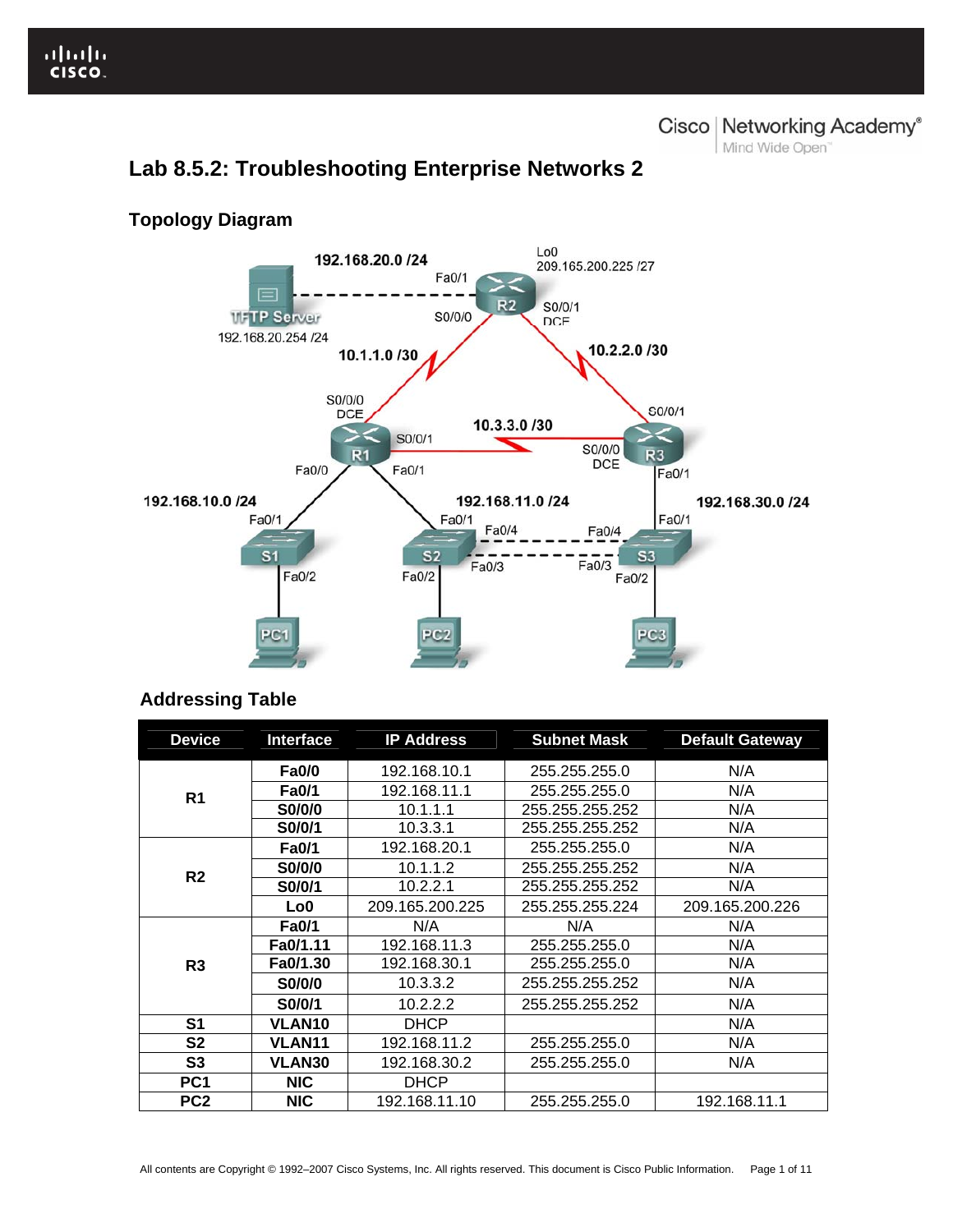| PC3                | NIC        | 192.168.30.10  | 255.255.255.0 | 192.168.30.1 |
|--------------------|------------|----------------|---------------|--------------|
| <b>TFTP Server</b> | <b>NIC</b> | 192.168.20.254 | 255.255.255.0 | 192.168.20.1 |

## **Learning Objectives**

Upon completion of this lab, you will be able to:

- Cable a network according to the topology diagram
- Erase the startup configuration and reload a router to the default state
- Load the routers and switches with supplied scripts
- Find and correct all network errors
- Document the corrected network

## **Scenario**

Ī

For this lab, do not use login or password protection on any console lines to prevent accidental lockout. Use **ciscoccna** for all passwords in this lab.

Note: Because this lab is cumulative, you will be using all the knowledge and troubleshooting techniques that you have acquired from the previous material to successfully complete this lab.

#### **Requirements**

- S2 is the spanning-tree root for VLAN 11, and S3 is the spanning-tree root for VLAN 30.
- S3 is a VTP server with S2 as a client.
- The serial link between R1 and R2 is Frame Relay.
- The serial link between R2 and R3 uses HDLC encapsulation.
- The serial link between R1 and R3 is authenticated using CHAP.
- R2 must have secure login procedures because it is the Internet edge router.
- All vty lines, except those belonging to R2, allow connections only from the subnets shown in the topology diagram, excluding the public address.
- Source IP address spoofing should be prevented on all links that do not connect to other routers.
- Routing protocols must be used securely. EIGRP is used in this scenario.
- R3 must not be able to telnet to R2 through the directly connected serial link.
- R3 has access to both VLAN 11 and 30 via its Fast Ethernet port 0/1.
- The TFTP server should not get any traffic that has a source address outside the subnet. All devices have access to the TFTP server.
- All devices on the 192.168.10.0 subnet must be able to get their IP addresses from DHCP on R1. This includes S1.
- All addresses shown in diagram must be reachable from every device.

# **Task 1: Load Routers with the Supplied Scripts**

```
!------------------------------------------ 
! R1 
!------------------------------------------ 
no service password-encryption 
! 
hostname R1 
!
```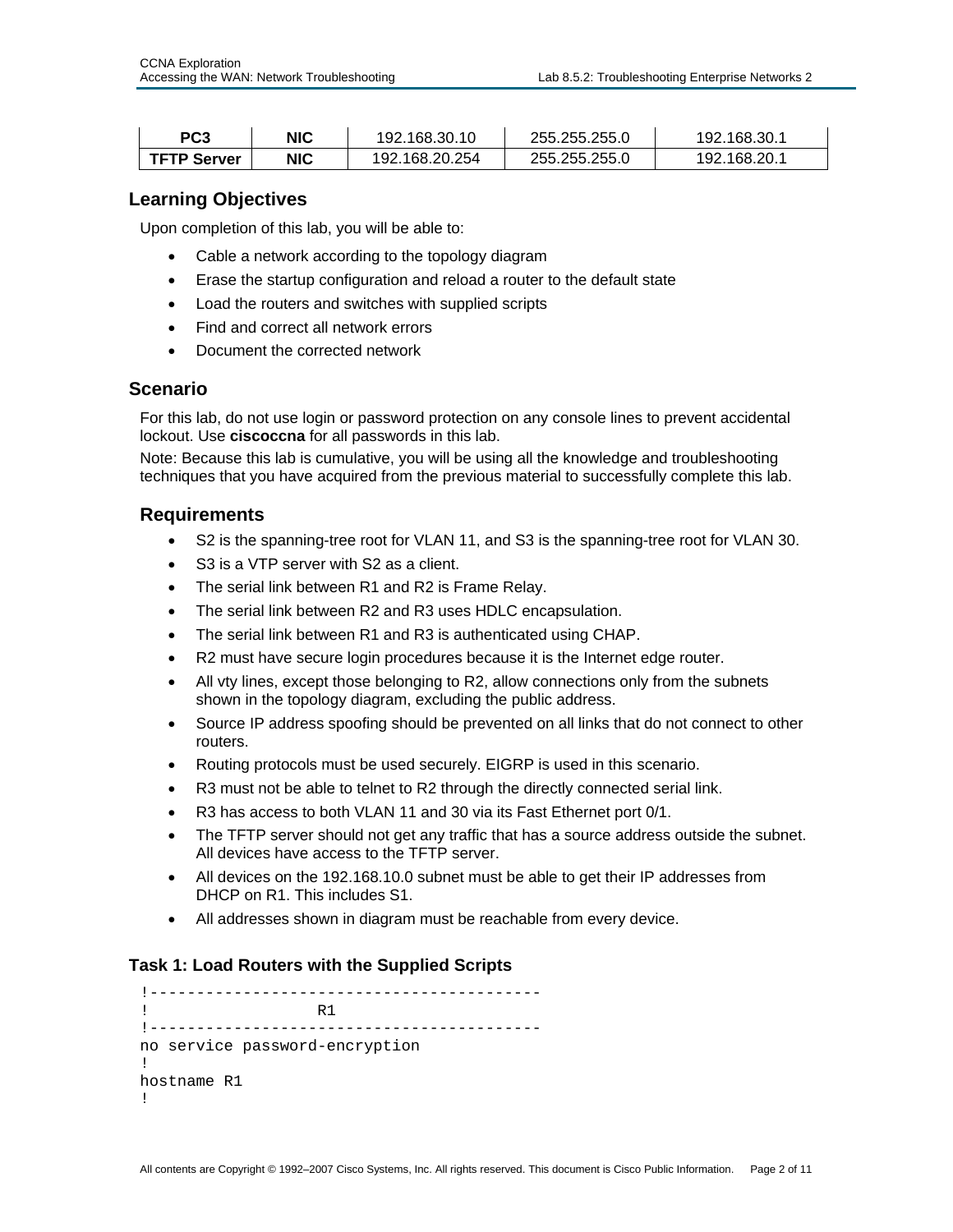```
boot-start-marker 
boot-end-marker 
! 
security passwords min-length 6 
enable secret ciscoccna 
! 
ip cef 
! 
ip dhcp pool Access1 
    network 192.168.10.0 255.255.255.0 
    default-router 192.168.10.1 
! 
no ip domain lookup 
frame-relay switching 
! 
username R2 password ciscoccna 
username ccna password ciscoccna 
! 
interface FastEthernet0/0 
  ip address 192.168.10.1 255.255.255.0 
  ip access-group Anti-spoofing out 
  duplex auto 
  speed auto 
 no shutdown 
! 
interface FastEthernet0/1 
  ip address 192.168.11.1 255.255.255.0 
  duplex auto 
  speed auto 
 no shutdown 
! 
interface Serial0/0/0 
  ip address 10.1.1.1 255.255.255.252 
  encapsulation frame-relay 
 no keepalive 
  clockrate 128000 
  frame-relay map ip 10.1.1.1 201 
  frame-relay map ip 10.1.1.2 201 broadcast 
 no frame-relay inverse-arp 
  frame-relay intf-type dce 
 no shutdown 
! 
interface Serial0/0/1 
  ip address 10.3.3.1 255.255.255.0 
  encapsulation ppp 
 ppp authentication chap 
 no shutdown 
! 
! 
router eigrp 10 
 passive-interface default 
 no passive-interface FastEthernet0/0 
 no passive-interface FastEthernet0/1 
 no passive-interface Serial0/0/0 
  no passive-interface Serial0/0/1 
  network 10.1.1.0 0.0.0.255
```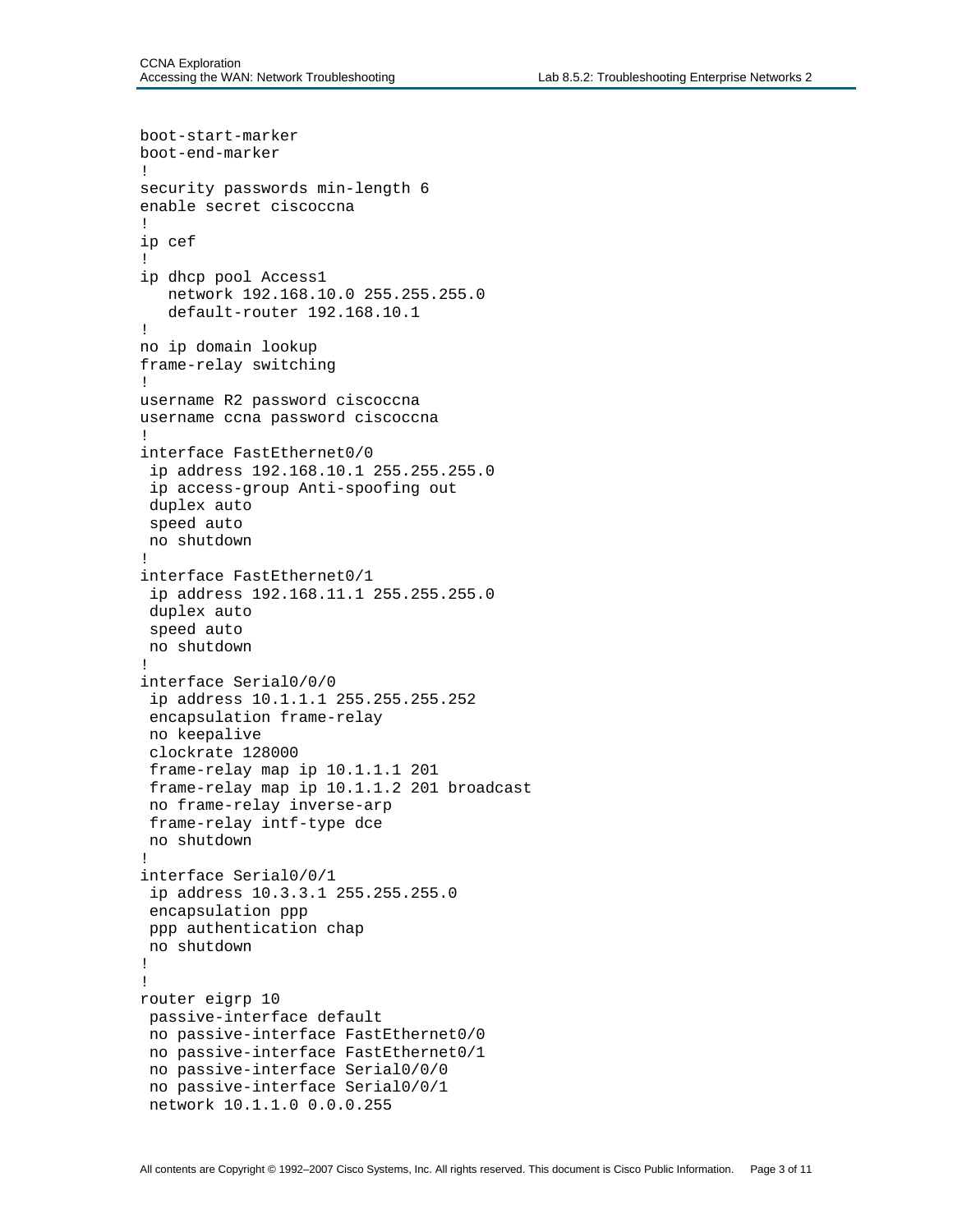```
network 10.2.2.0 0.0.0.255 
  network 192.168.10.0 0.0.0.255 
  network 192.168.11.0 0.0.0.255 
 no auto-summary 
! 
ip route 0.0.0.0 0.0.0.0 10.1.1.2 
! 
ip http server 
! 
ip access-list standard Anti-spoofing 
 permit 192.168.10.0 0.0.0.255 
  deny any 
ip access-list standard VTY 
 permit 10.0.0.0 0.255.255.255 
  permit 192.168.10.0 0.0.0.255 
  permit 192.168.11.0 0.0.0.255 
  permit 192.168.20.0 0.0.0.255 
 permit 192.168.30.0 0.0.0.255 
! 
line con 0 
  exec-timeout 5 0 
 logging synchronous 
line aux 0 
line vty 0 4 
  access-class VTY in 
 login local 
! 
end 
!------------------------------------------ 
! R2 
!------------------------------------------ 
no service password-encryption 
! 
hostname R2 
! 
security passwords min-length 6 
enable secret ciscoccna 
! 
aaa new-model 
! 
aaa authentication login local_auth local 
aaa session-id common 
! 
ip cef 
! 
no ip domain lookup 
! 
username ccna password 0 ciscoccna 
! 
interface Loopback0 
  ip address 209.165.200.225 255.255.255.224 
  ip access-group private in 
! 
interface FastEthernet0/1 
  ip address 192.168.20.1 255.255.255.0 
  ip access-group TFTP out
```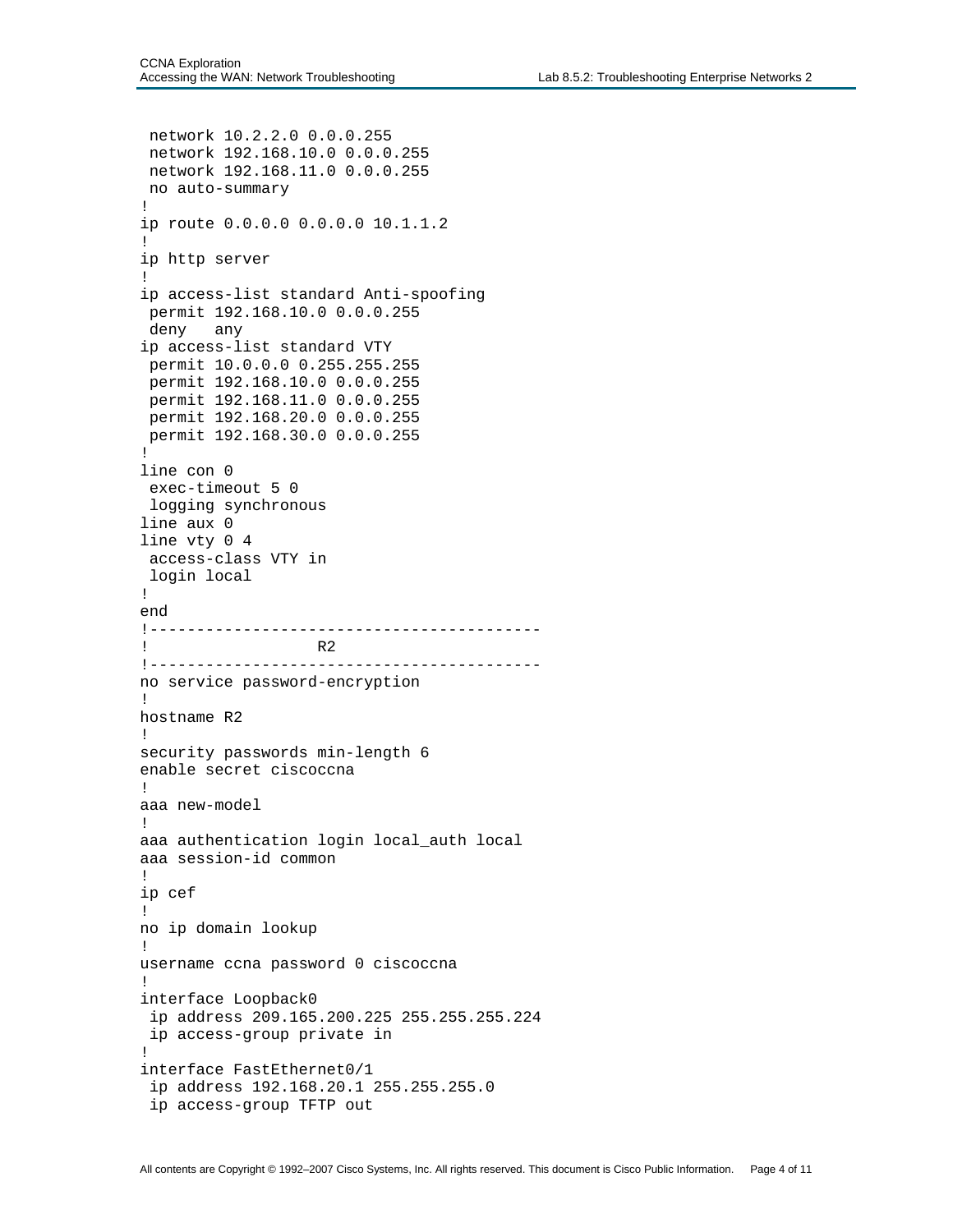```
 ip access-group Anti-spoofing in 
  ip nat outside 
  no shutdown 
! 
! 
interface Serial0/0/0 
  ip address 10.1.1.2 255.255.255.252 
  ip nat inside 
  encapsulation frame-relay 
  no keepalive 
  frame-relay map ip 10.1.1.1 201 broadcast 
  frame-relay map ip 10.1.1.2 201 
  no frame-relay inverse-arp 
  no shutdown 
! 
interface Serial0/0/1 
  ip address 10.2.2.1 255.255.255.252 
  ip nat inside 
  clockrate 128000 
 no shutdown 
! 
! 
router eigrp 100 
passive-interface default 
 no passive-interface FastEthernet0/1 
 no passive-interface Serial0/0/0 
 no passive-interface Serial0/0/1 
  no passive interface lo0 
  network 10.1.1.0 0.0.0.3 
  network 10.2.2.0 0.0.0.3 
  network 192.168.20.0 0.0.0.255 
network 209.165.200.0 0.0.0.7 
 no auto-summary 
! 
ip route 0.0.0.0 0.0.0.0 209.165.200.226 
! 
no ip http server 
ip nat inside source list NAT interface FastEthernet0/0 overload 
! 
ip access-list standard Anti-spoofing 
 permit 192.168.20.0 0.0.0.255 
  deny any 
ip access-list standard NAT 
  permit 10.0.0.0 0.255.255.255 
  permit 192.168.0.0 0.0.255.255 
ip access-list standard private 
  deny 127.0.0.1 
  deny 10.0.0.0 0.255.255.255 
  deny 172.16.0.0 0.15.255.255 
  deny 192.168.0.0 0.0.255.255 
  permit any 
! 
ip access-list extended R3-telnet 
  deny tcp host 10.2.2.2 host 10.2.2.1 eq telnet 
  deny tcp host 10.3.3.2 host 10.2.2.1 eq telnet 
  deny tcp host 192.168.11.3 host 10.2.2.1 eq telnet
```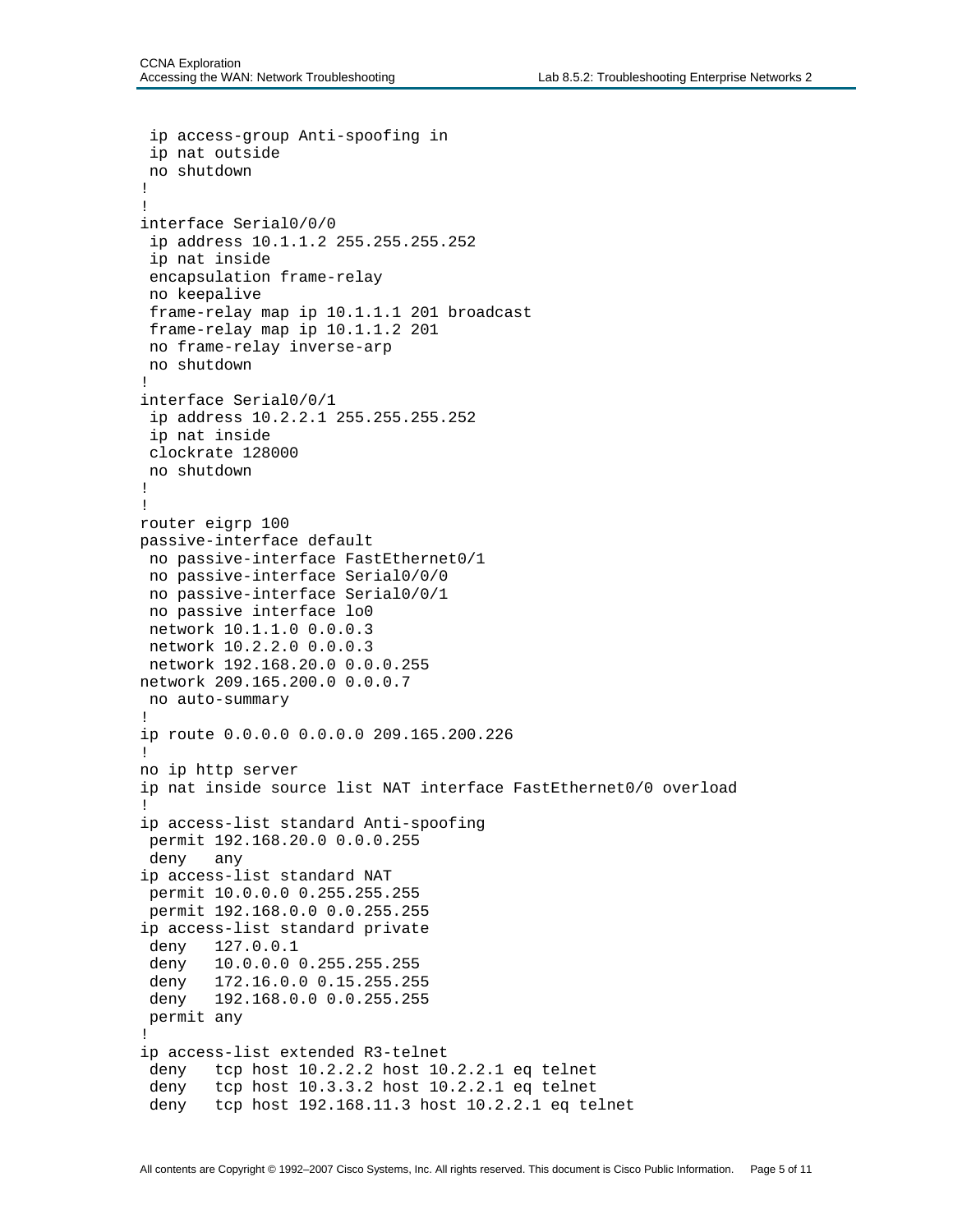```
 deny tcp host 192.168.30.1 host 10.2.2.1 eq telnet 
! 
ip access-list standard TFTP 
 permit 192.168.20.0 0.0.0.255 
! 
control-plane 
! 
line con 0 
  exec-timeout 5 0 
  logging synchronous 
line aux 0 
  exec-timeout 15 0 
  logging synchronous 
  login authentication local_auth 
  transport output telnet 
line vty 0 4 
  exec-timeout 15 0 
  logging synchronous 
  login authentication local_auth 
  transport input telnet 
! 
end 
!------------------------------------------ 
! R3 
!------------------------------------------ 
no service password-encryption 
! 
hostname R3 
! 
security passwords min-length 6 
! 
no aaa new-model 
! 
ip cef 
! 
no ip domain lookup 
! 
username R1 password ciscoccna 
username ccna password ciscoccna 
! 
interface FastEthernet0/1 
 no shutdown 
! 
interface FastEthernet0/1.11 
  encapsulation dot1Q 11 
  ip address 192.168.11.3 255.255.255.0 
 no snmp trap link-status 
! 
interface FastEthernet0/1.30 
  encapsulation dot1Q 30 
  ip address 192.168.30.1 255.255.255.0 
 ip access-group Anti-Spoofin in 
   no shutdown 
! 
!
```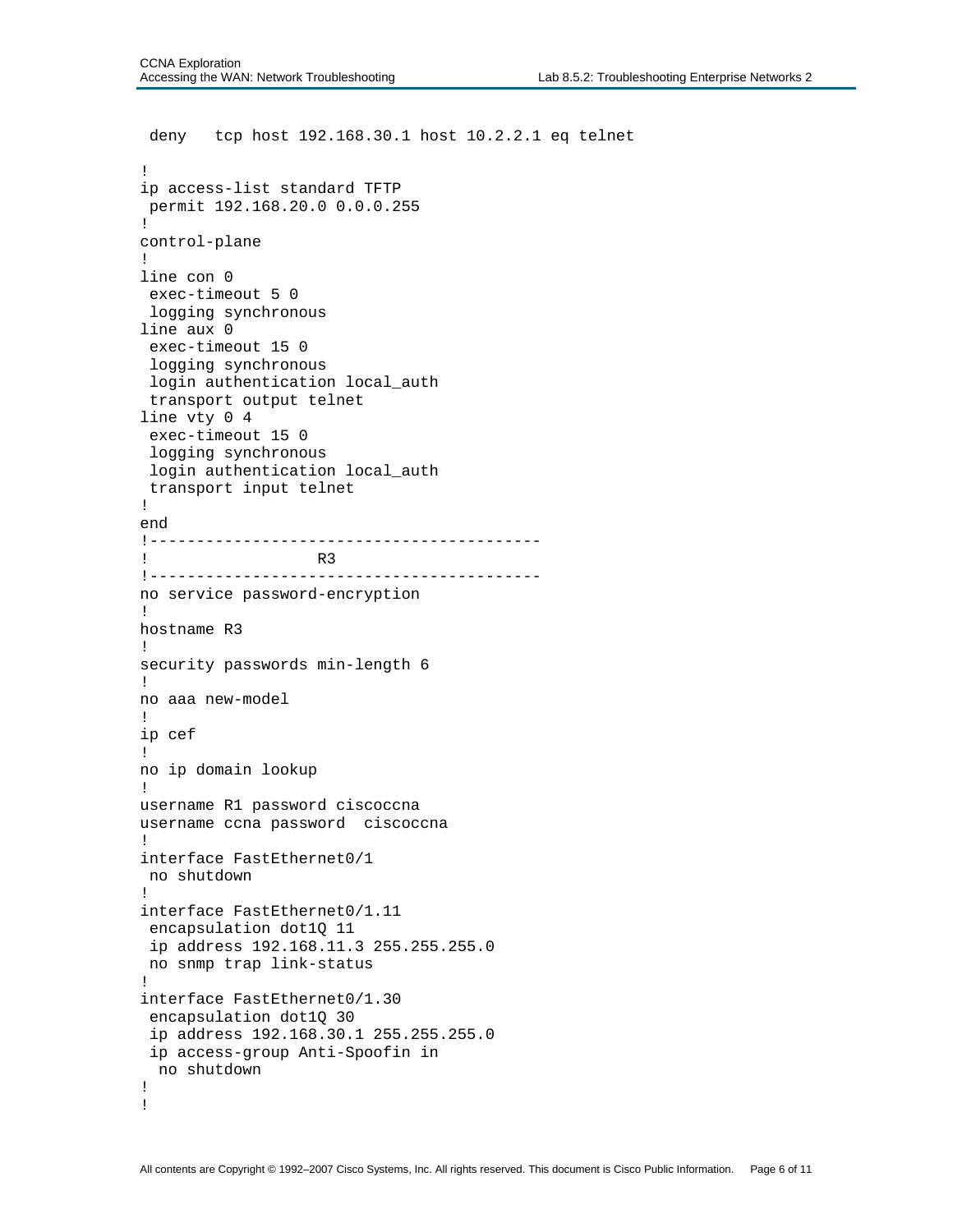```
interface Serial0/0/0 
  ip address 10.3.3.2 255.255.255.252 
  encapsulation ppp 
 ppp authentication pap 
! 
interface Serial0/0/1 
  ip address 10.2.2.2 255.255.255.252 
 no shutdown 
! 
router eigrp 10 
  network 10.3.3.0 0.0.0.3 
 network 10.2.2.0 0.0.0.3 
 network 192.168.11.0 0.0.0.255 
 network 192.168.30.0 0.0.0.255 
 no auto-summary 
! 
ip classless 
! 
ip http server 
! 
ip access-list standard Anti-spoofing 
 permit 192.168.30.0 0.0.0.255 
  deny any 
ip access-list standard VTY 
  permit 10.0.0.0 0.255.255.255 
  permit 192.168.10.0 0.0.0.255 
  permit 192.168.11.0 0.0.0.255 
  permit 192.168.20.0 0.0.0.255 
 permit 192.168.30.0 0.0.0.255 
! 
! 
line con 0 
  exec-timeout 5 0 
  logging synchronous 
line aux 0 
  exec-timeout 15 0 
  logging synchronous 
line vty 0 4 
  access-class VTY out 
  exec-timeout 15 0 
  logging synchronous 
 login local 
! 
end 
!----------------------------------------- 
! S1 
!----------------------------------------- 
no service password-encryption 
! 
hostname S1 
! 
security passwords min-length 6 
enable secret ciscoccna 
! 
no aaa new-model 
vtp domain CCNA_Troubleshooting
```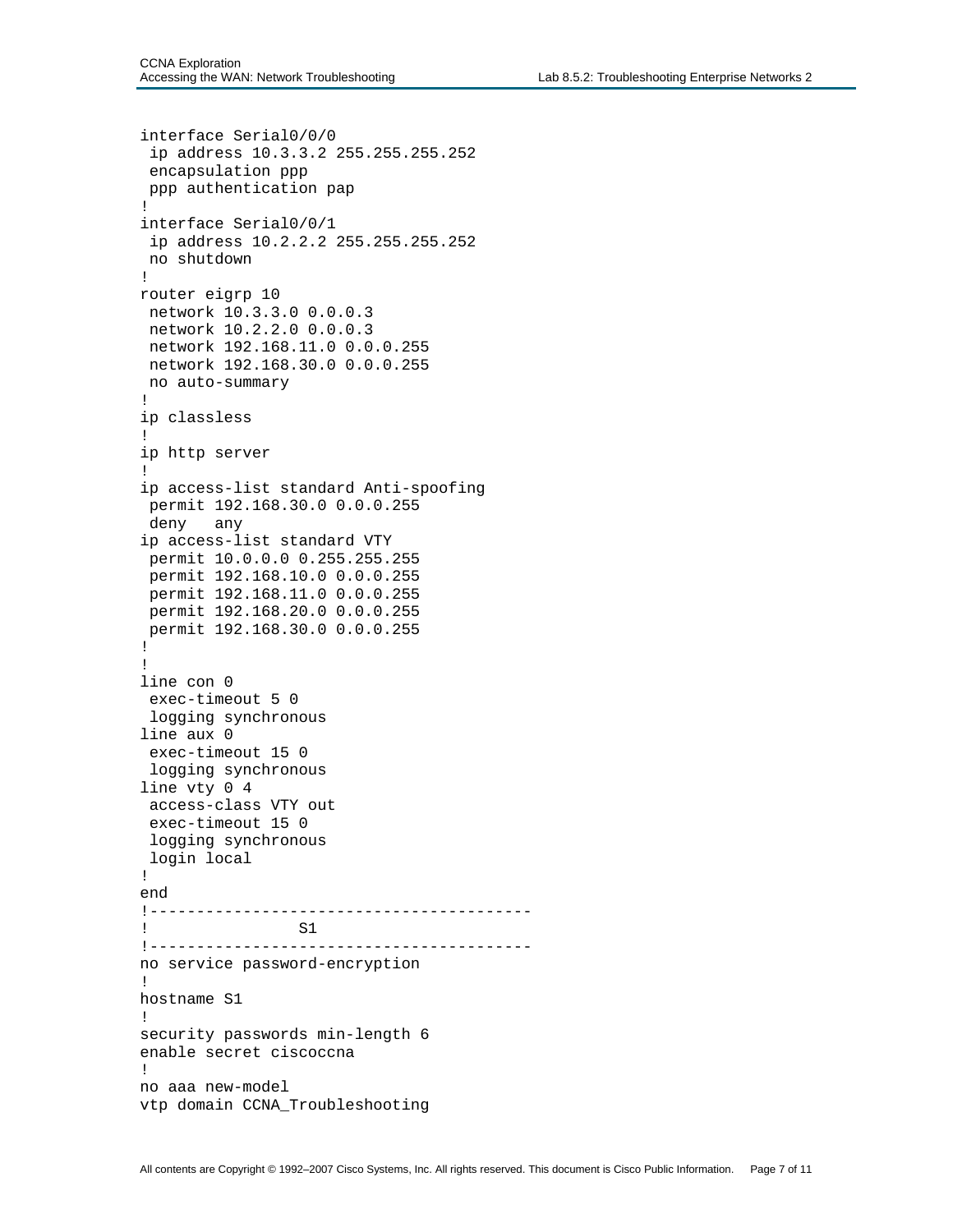```
vtp mode transparent 
vtp password ciscoccna 
ip subnet-zero 
! 
no ip domain-lookup 
! 
no file verify auto 
spanning-tree mode pvst 
spanning-tree extend system-id 
! 
vlan internal allocation policy ascending 
! 
vlan 10 
! 
interface FastEthernet0/1 
 switchport access vlan 10 
 switchport mode access 
! 
interface FastEthernet0/2 
 switchport access vlan 10 
 switchport mode access 
! 
interface range FastEthernet0/3-24 
! 
interface GigabitEthernet0/1 
 shutdown 
! 
interface GigabitEthernet0/2 
 shutdown 
! 
interface Vlan1 
 no ip address 
 no ip route-cache 
! 
interface Vlan10 
 ip address dhcp 
 no ip route-cache 
! 
ip default-gateway 192.168.10.1 
ip http server 
! 
line con 0 
 exec-timeout 5 0 
  logging synchronous 
line vty 0 4 
  password ciscoccna 
  login 
line vty 5 15 
 no login 
! 
end 
!----------------------------------------- 
! S2 
!----------------------------------------- 
no service pad 
service timestamps debug uptime
```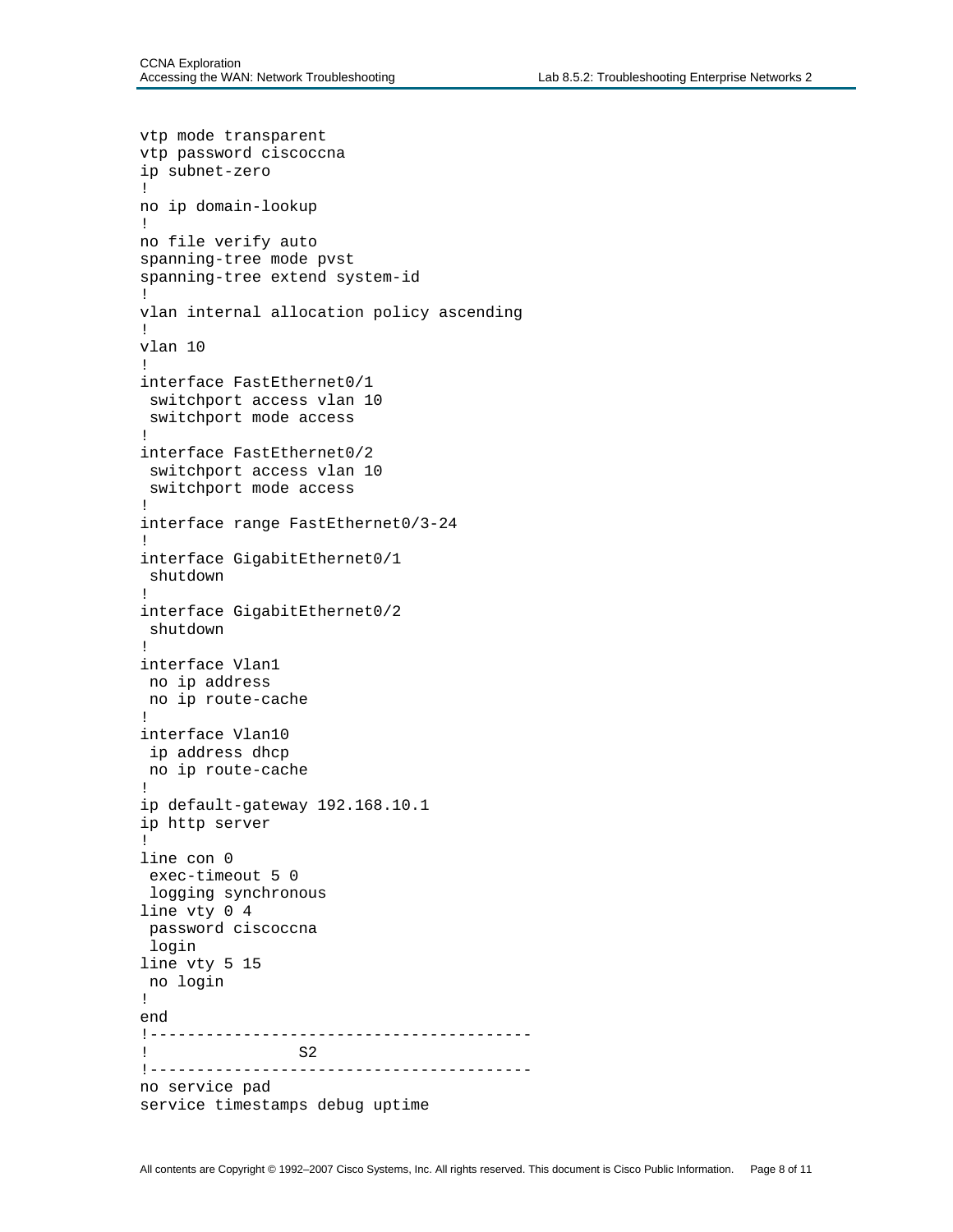```
service timestamps log uptime 
no service password-encryption 
! 
hostname S2 
! 
security passwords min-length 6 
enable secret ciscoccna 
! 
no aaa new-model 
vtp domain CCNA_Troubleshooting 
vtp mode Client 
vtp password ciscoccna 
ip subnet-zero 
! 
no ip domain-lookup 
! 
no file verify auto 
! 
spanning-tree mode mst 
spanning-tree extend system-id 
spanning-tree vlan 30 priority 4096 
! 
vlan internal allocation policy ascending 
! 
interface FastEthernet0/1 
  switchport access vlan 11 
  switchport mode access 
! 
interface FastEthernet0/2 
  switchport access vlan 11 
  switchport mode access 
! 
interface FastEthernet0/3 
  switchport trunk allowed vlan 11,30 
  switchport mode trunk 
! 
interface FastEthernet0/4 
  switchport trunk allowed vlan 11,30 
  switchport mode trunk 
! 
interface range FastEthernet0/5-24 
  shutdown 
! 
interface GigabitEthernet0/1 
  shutdown 
! 
interface GigabitEthernet0/2 
  shutdown 
! 
interface Vlan1 
  no ip address 
 no ip route-cache 
! 
interface Vlan11 
  ip address 192.168.11.2 255.255.255.0 
  no ip route-cache
```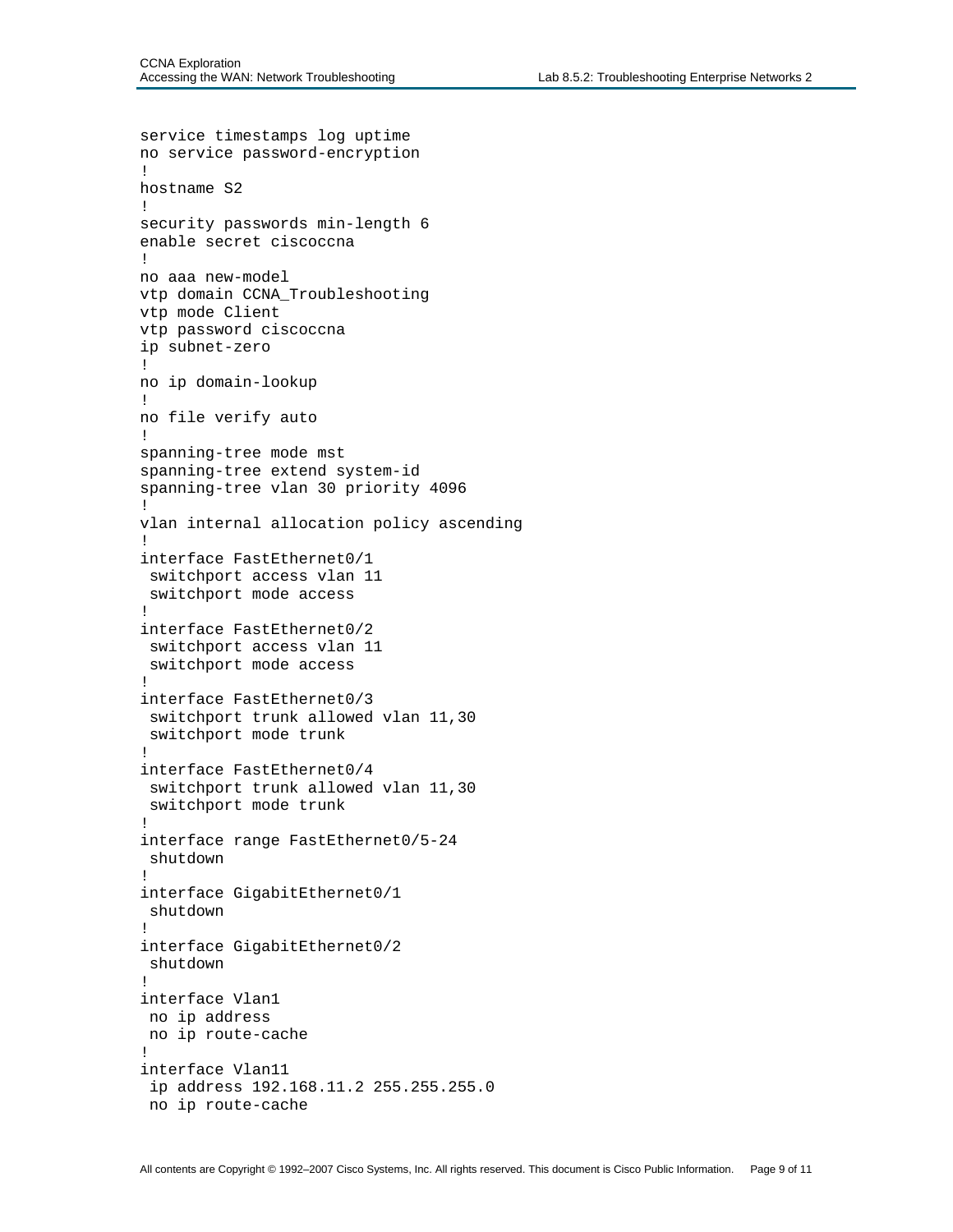```
! 
ip http server 
! 
control-plane 
! 
line con 0 
 exec-timeout 5 0 
 logging synchronous 
line vty 0 4 
 password ciscoccna 
  login 
line vty 5 15 
 no login 
! 
end 
!----------------------------------------- 
! S3 
!----------------------------------------- 
no service password-encryption 
! 
hostname S3 
! 
security passwords min-length 6 
enable secret ciscoccna 
! 
no aaa new-model 
vtp domain CCNA_Troubleshooting 
vtp mode Server 
vtp password ciscoccna 
ip subnet-zero 
! 
no ip domain-lookup 
! 
no file verify auto 
! 
spanning-tree mode rapid-pvst 
spanning-tree extend system-id 
spanning-tree vlan 11 priority 4096 
vlan internal allocation policy ascending 
! 
Vlan 11,30 
! 
interface FastEthernet0/1 
  switchport trunk allowed vlan 11,30 
  switchport mode trunk 
! 
interface FastEthernet0/2 
  switchport access vlan 30 
  switchport mode access 
! 
interface FastEthernet0/3 
  switchport trunk allowed vlan 11,30 
  switchport mode trunk 
! 
interface FastEthernet0/4
```